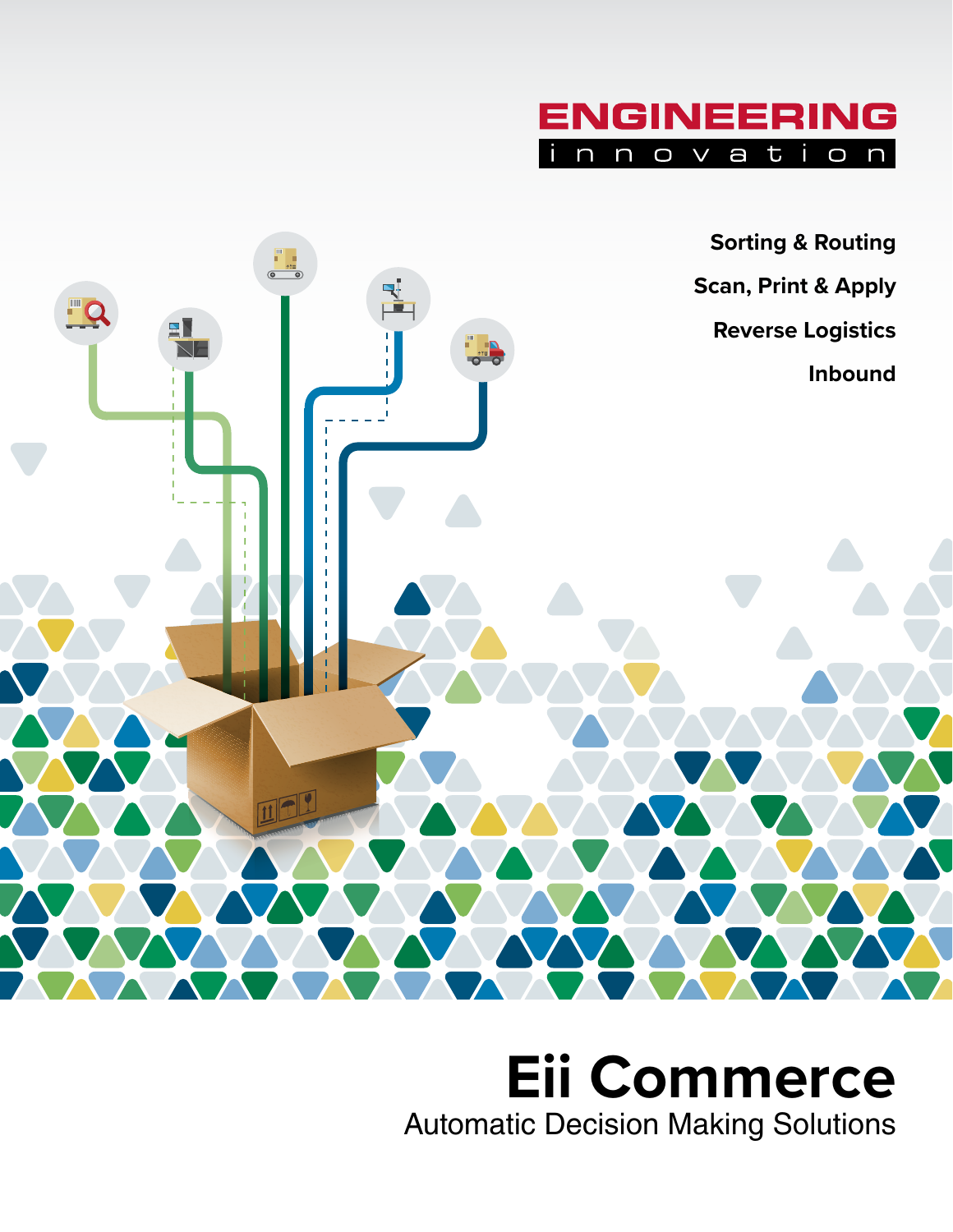

EZ-Flats™ Manifesting System www.eii-online.com/products/ez-flats



EZ-Workdesk™ Parcel Processor www.eii-online.com/products/ez-workdesk



Chameleon™ Parcel-Processing Solution www.eii-online.com/products/chameleon



LightSort™ Technology www.eii-online.com/products/lightsort

# **Discover the value of Eii Commerce**

**Eii Provides cost-effective solutions for facilitating package data collection into your business systems.**

Successful e-commerce companies understand the need to link data systems with physical processes. These critical junctions create key conversion points where inbound boxes become SKUs, multiple SKUs become orders, and orders turn into packages that need delivered quickly.

Complexity arises because data systems don't talk to each other at the conversion points. Eii Commerce solutions solve this problem by capturing what you don't know, combining it with what you do know, and creating intelligent automated decisions. We organize complex business logic into simple operator workflow making it easy to act on the information you capture so you can respond precisely to your customers and the market.

### **Eii Commerce Solutions**

Eii provides solutions that apply technology, software, and hardware to your workflow to facilitate receiving, storing, shipping and the delivering of goods.

- Desktop, conveyor and rack-based platforms to fit your warehouse and business demands.
- Processes work in tandem to enhance workflow efficiency.
	- Advanced OCR ("optical Character recognition") technology
	- Vast array of barcode reading capability to accommodate account specific rules.
	- Leverage RFID for high security applications
	- Dimensioning captures this data to minimize shipping costs
	- Scale weighs from 1 ounce to 70 lbs.
- Software interfaces package data with business logic for labeling, routing, and customer billing.
- Hardware and software options that output and apply carrier specific labels.
- Plug and play printer options for single and duplex printing.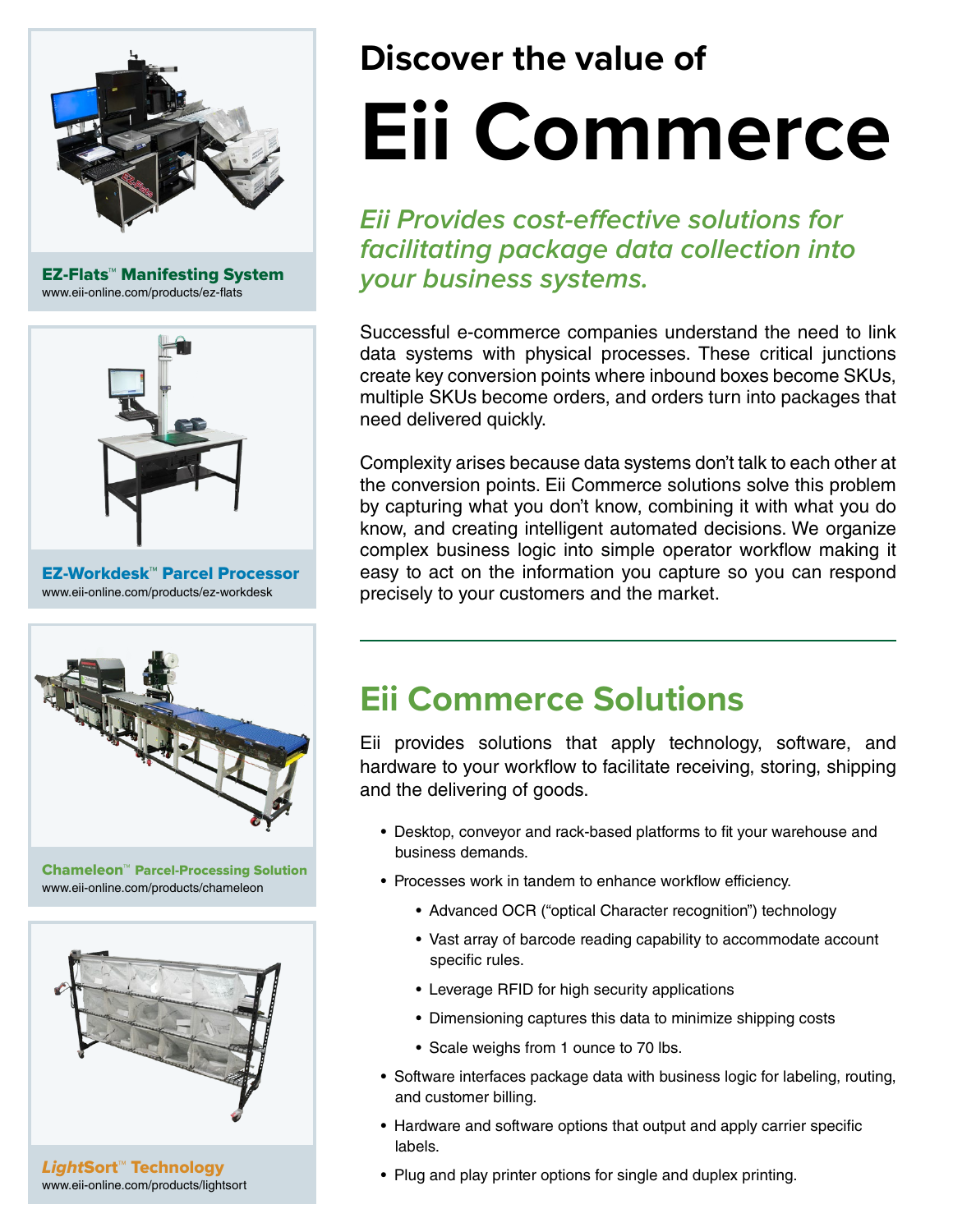#### **Receiving & Reverse Logistics**

Capture inbound package data and contents for induction into your WMS. Process returned items back into inventory or spoilage.

#### **Storing Goods**

Output SKU location information while routing and tracking inventory to correct warehouse locations. Update your OMS and other relevant databases.

#### **Shipping Orders**

Scan parcel to capture accurate delivery information, weight, and dimensions. Generate correct information and print formatted data onto a label that is automatically applied to package.



**Delivering Packages**

Direct outgoing shipments to independent carriers for delivery to end users. Leverage Eii postal knowledge for sorting and induction into the USPS.



#### **Capture**

**Capture information from the physical package.** 

- **• Barcodes**
- **• RFID**
- **• Sender Information**
- **• Recipient Information**
- **• Dimensions**
- **• Weight**



#### **Decide**

**Communicate captured information with your data systems and business rules.**

- **• Order value**
- **• Customer loyalty**
- **• Complimentary products**
- **• Mode of transport**
- **• Speed of transport**
- **• Mode of delivery**
- **• Internal Routing**
- **• Shelf location**
- **• Logistics sorting**
- **• Package dating**
- **• Global commerce rules**
- **• SKU mapping**



#### **Act**

**Execute decisions made in your business logic.** 

- **• Pass decision data to downstream systems**
- **• Print & format shipping or routing labels & packing slips**
- **• Identify packages for tracking**
- **• Address, Sort, or Route**